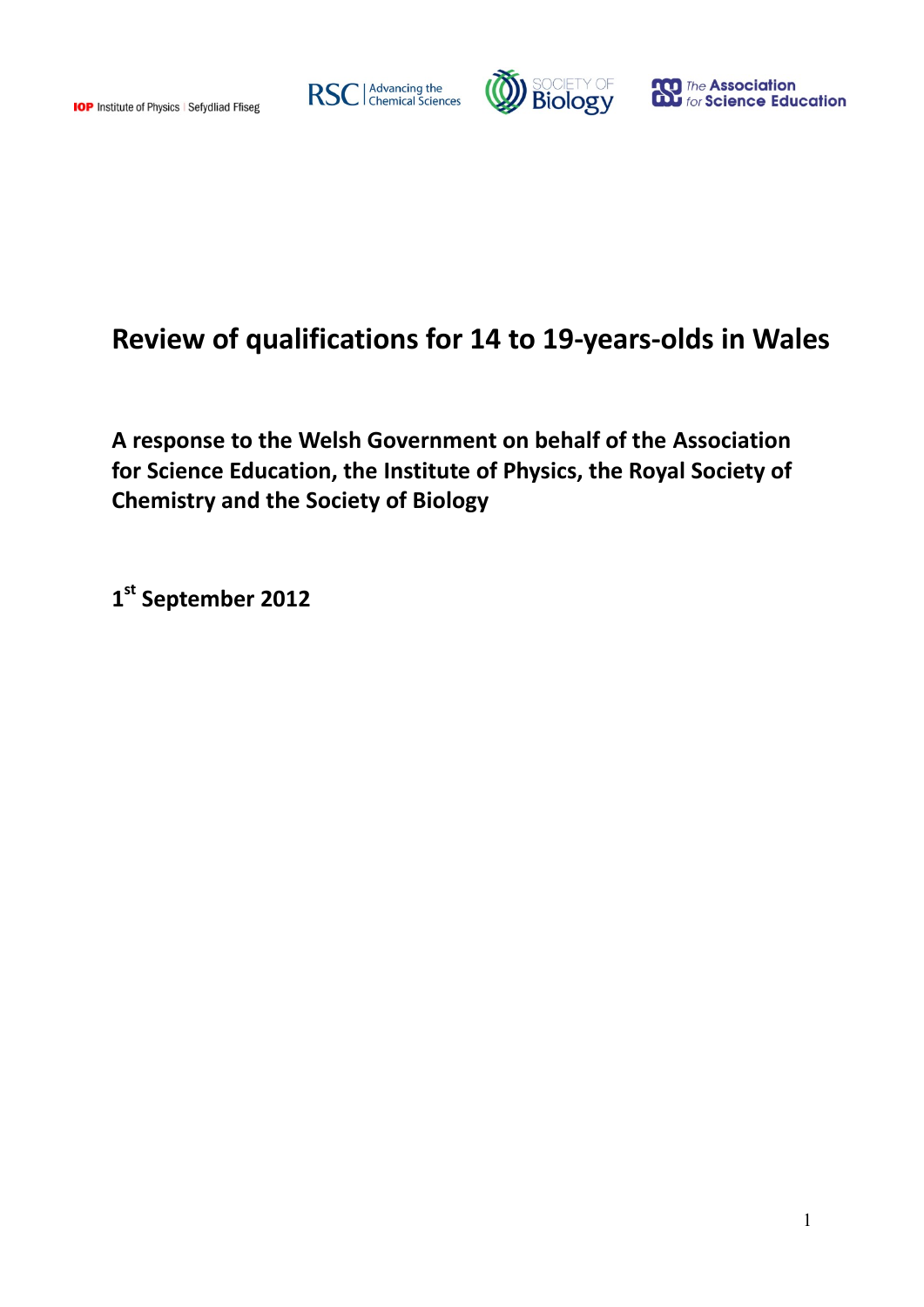





The Institute of Physics, the Royal Society of Chemistry and the Society of Biology are membership organisations that represent the scientific disciplines in their names. The Association for Science Education is the largest subject association for education in the UK, and supports those working in science education. The four organisations come together (along with the Royal Society) as SCORE to discuss and make representations on policy matters. We welcome the opportunity to respond to the consultation on qualifications in Wales.

#### **Association for Science Education**

The Association for Science Education (ASE) is the largest subject association for education in the UK. Members include teachers, technicians and others involved in science education. The Association plays a significant role in promoting excellence in teaching and learning of science in schools and colleges. Working closely with the science professional bodies, industry and business, ASE provides a UK-wide network bringing together individuals and organisations to share ideas and tackle challenges in science teaching, develop resources and foster high quality continuing professional development.

**The Institute of Physics (IOP)** is a leading scientific society promoting physics and bringing physicists together for the benefit of all. It has a worldwide membership of around 40 000 comprising physicists from all sectors, as well as those with an interest in physics. It works to advance physics research, application and education; and engages with policy makers and the public to develop awareness and understanding of physics. Its publishing company, IOP Publishing, is a world leader in professional scientific communications. The Institute of Physics in Wales is part of the Institute of Physics and has over 1000 members. The IOP also has a National Officer for Wales.

**The Royal Society of Chemistry** is the largest organisation in Europe for advancing the chemical sciences. Supported by a worldwide network of members and an international publishing business, activities span education, conferences, science policy and the promotion of chemistry to the public. The RSC is committed to supporting the teaching of chemistry within the primary, secondary and post-16 phases. It produces a number of teaching resources to enhance the teaching of the chemical sciences, including the bimonthly magazine Education in Chemistry.

**The Society of Biology** is a single unified voice for biology: advising Government and influencing policy; advancing education and professional development; supporting its members, and engaging and encouraging public interest in the life sciences. Its members include practising scientists, students at all levels, professionals in academia, industry and education, and non-professionals with an interest in biology. With an effective membership of over 80,000, the Society of Biology is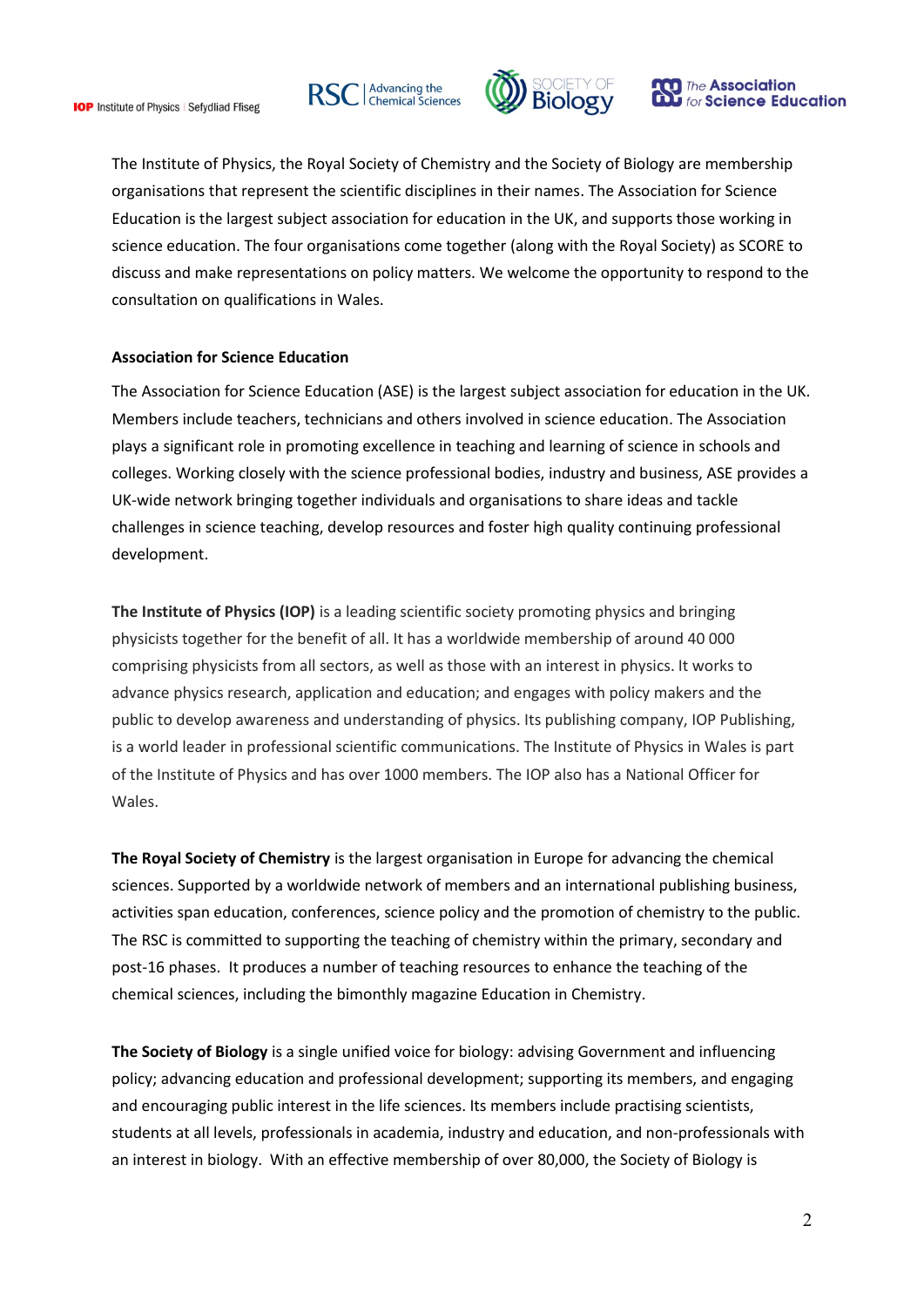





uniquely placed to represent the wider bioscience community and serve the public interest. The Society of Biology has an active regional branch network including a Welsh Branch.

**SCORE** is chaired by Professor Graham Hutchings FRS. It was established in 2006 to bring organisations together to tackle long term policy issues in science education. These organisations believe that the key to maximising the impact of their efforts, especially their influence on Governments, lies in a greater degree of collaboration. The current members of SCORE are the Association for Science Education, the Institute of Physics, the Royal Society, the Royal Society of Chemistry and the Society of Biology.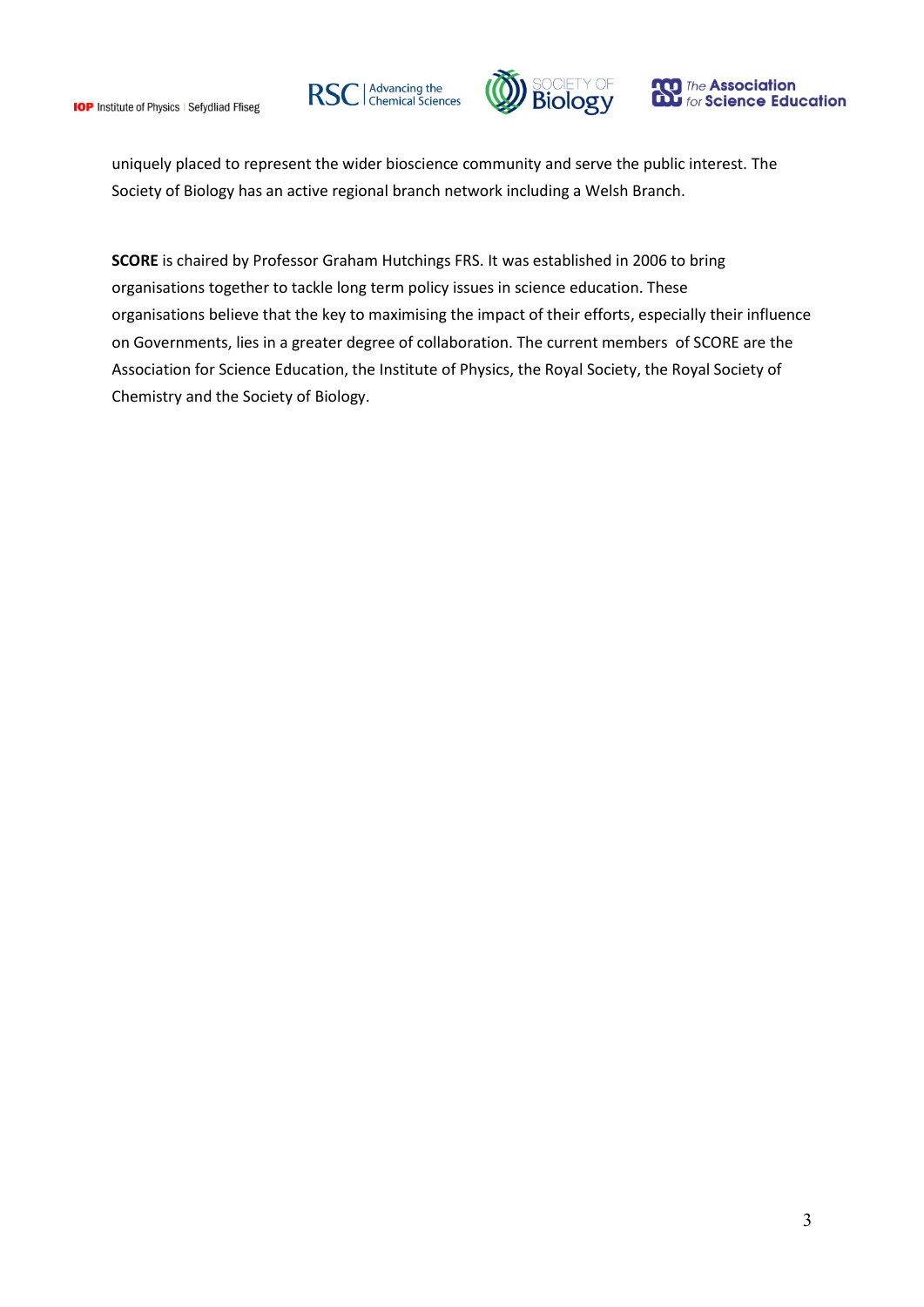



### **A 2.1 Vision and principles**

- 1. We broadly agree with the principles and strongly agree that learners should be provided with "qualifications that are relevant, valued and internationally recognised". Other principles we would include are:
	- set and maintain standards;
	- produce fair and effective assessment tools
	- engender high quality teaching and learning;
	- authentically represent the subject being assessed;
	- encourage and allow for progression;
	- support innovation;
	- ensure comparability between subjects;
	- offer real choice and quality.
	- See section 7.2 for more detail.
- 2. The intention that there should, over time, be more scope for people to take qualifications when they are ready rather than at the end of a stage warrants further investigation and is therefore given too much weight if it is one of the guiding principles.

#### **A 2.2 Simple system based on coherent programmes of learning**

- 3. Qualifications should only be on offer if they enable progression in that subject. There should be clear progression options between individual qualifications and these should also allow for movement between levels and between vocations.
- 4. There are 452 approved GCSE qualifications, and 86 of these include science in some way. However, not all of these science-related qualifications allow for progression to further study and ultimately employment in the science sector, therefore we recommend that there is a clear distinction between those science-related qualifications which have a clear progression route and those that don't.
- 5. Qualifications should be developed for a specific purpose and should be recognised and valued for what they represent. There should be no attempt to develop equivalence between qualifications that have been designed for different purposes. GCSEs, BTEC and Diplomas are not equivalent and nor should they try to be. Any such equivalencies are likely to drive down standards and the integrity of qualifications.
- 6. We strongly agree that "rather than training for a specific job at school or college they [young people] will be better served by gaining strong core and transferable skills, a broad knowledge and understanding and an ability to learn and develop."
- 7. We caution against setting up a market in exams based on competition for numbers. This has been shown to drive down both standards and the quality of assessments (see section B 7.2).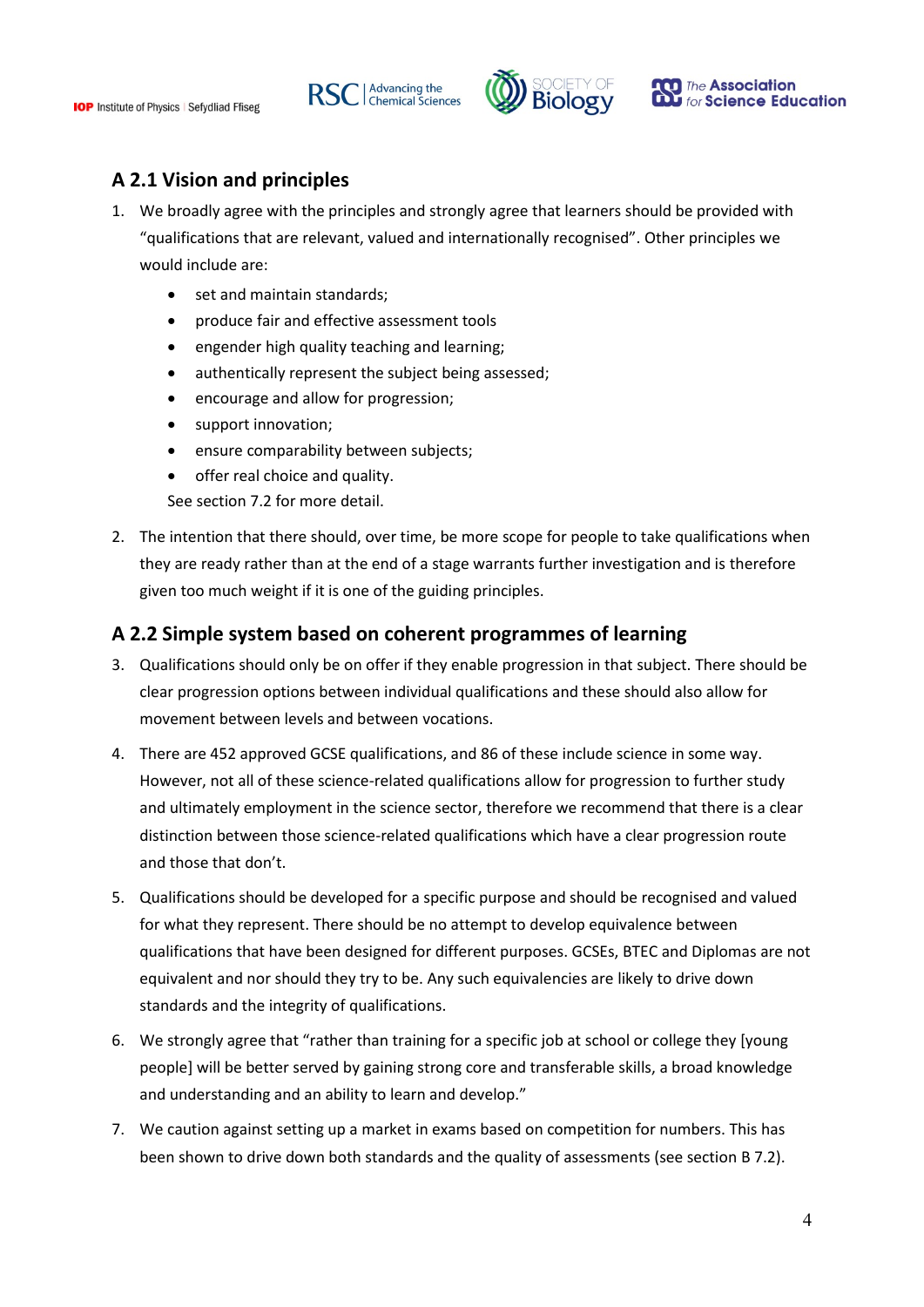





### **A2.3 Relevant, valued and internationally recognised qualifications**

- 8. Care needs to be taken in making any changes that might disadvantage Welsh students hoping to get jobs or go to University elsewhere in the UK or Europe. It would be difficult to initiate, from scratch, a new qualification that is going to be internationally recognised and valued by higher education. A-levels are an internationally-recognised brand and any new level 3 qualification would inevitably take time to establish itself and to gain recognition therefore we caution against wholesale reform simply for the sake of it.
- 9. There is also a question of whether schools would be able to use qualifications from awarding organisations (AOs) based in England or elsewhere. If so, there is a risk of establishing a split system of qualifications at level 3 which will be confusing for the learner when choosing their qualifications; teachers when developing their teaching schedule and advising pupils on choices post 16 and 18; and Higher Education when putting together offers.
- 10. Whilst less transferability is needed at GCSE, students would need to be prepared for A-level study and therefore the level 2 qualifications would remain similar to (even if not identical to) GCSEs.

### **A2.5 Assessment that is robust, valid and proportionate**

- 11. The current examinations system is not fit for its main purpose (that is, to provide a structure that encourages schools to prepare students for the next stage in their education or work). It is used to assess schools' performance as well as students' ability (high stakes), there is a market in which it is in no-one's direct interest to maintain standards or quality, and the assessments are not testing the specifications.
- 12. We have concerns about the high stakes nature of examinations. They are being used as a performance measure for a school as well as preparation for the next stage of education. The proliferation of qualifications and the large burden of public examinations at 16 have come about because they are needed for school performance measures. As 14-19 education becomes more of a continuum, it is feasible that the large-scale use of public examinations at the age of 16 can be reduced: schools can use internal examinations to determine the best routes for students and guide them towards the next stage in their education.
- 13. We are very sympathetic towards the statement that "education must not be reduced to a process of 'teaching to the test'". This is certainly a concern at the moment because assessments do not encourage high quality teaching and learning. However, if the assessments were of a higher quality (ensuring that students have had an authentic and useful experience of the subject in order to successfully complete the assessment), then 'teaching to the test' becomes more attractive. In other words, it is the tests that are at fault, rather than the idea of teaching to them and the phrase might be "Education must not be reduced to a process of teaching to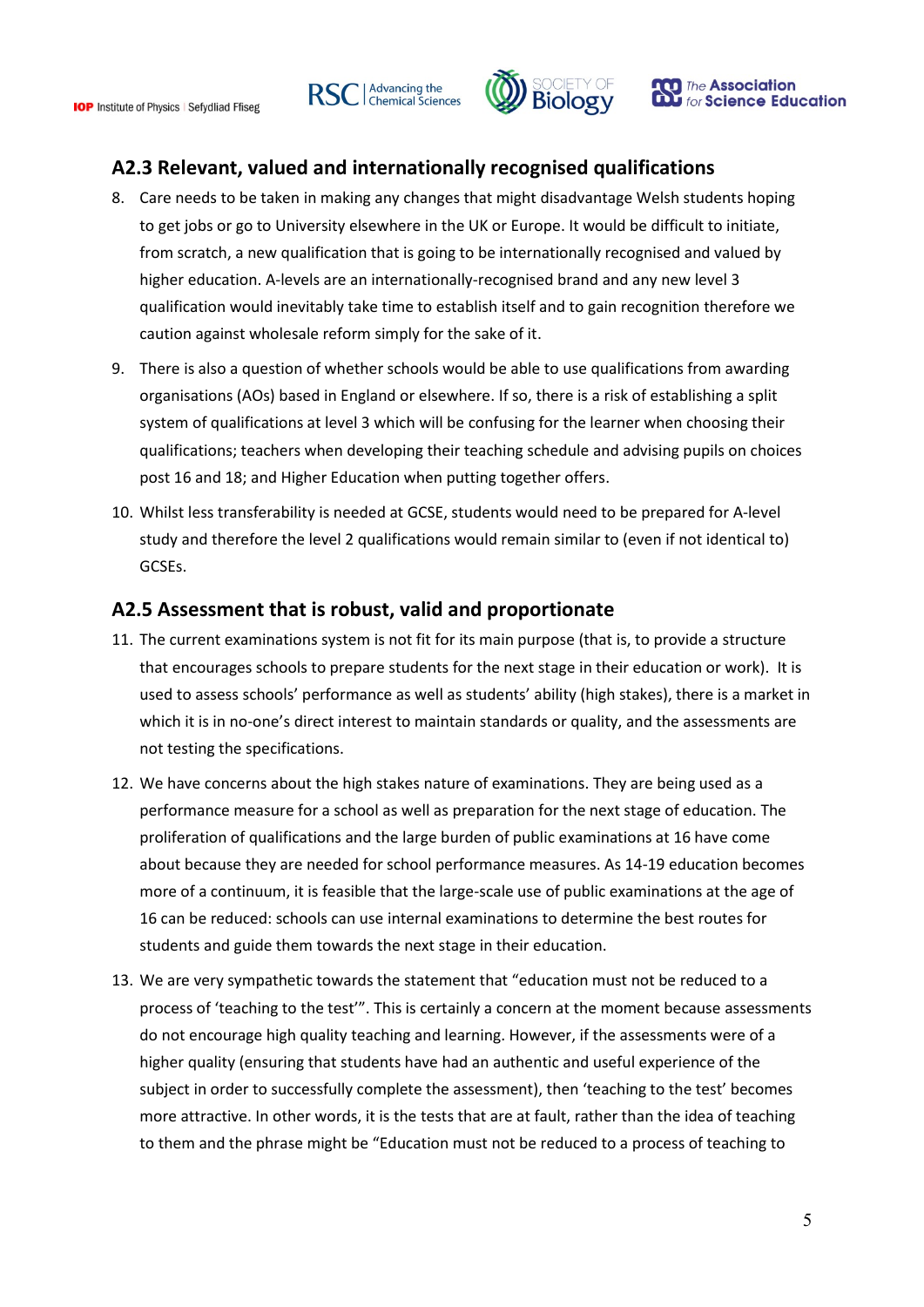





low-quality tests". It would also help to promote a learning culture, which fosters a positive attitude towards learning rather than merely the achievement of qualifications.

- 14. We prefer the use of linear courses and examinations rather than modules, which have, over the years, encouraged the acquisition of small nuggets of knowledge rather than a deep, complete and coherent understanding of a subject. Therefore, it is important (particularly in the sciences) to have at least some synoptic assessment at the end of a two year course. In this way, students get a richer experience, a fuller picture of the subject and a deeper understanding because they are encouraged to assimilate and relate what they learnt in the first year to what they study in the second year.
- 15. Existing assessments do not assess what is in the specification. Therefore, even students with high grades are not prepared for the next stage in their career or education – despite the fact that the specifications suggest that they should be; and consequently, consumers of qualifications have lost confidence in the examinations system. This has come about because the five main awarding organisations which cover England, Wales and Northern Ireland are competing for market share on the basis of enabling more candidates to get higher grades rather than on the basis of high quality assessments or high quality curricula specifications. We advocate changes that include drivers for quality in the examinations system and bring an end to the 'race to the bottom'.
- 16. Through SCORE, we have set out the characteristics of an effective examinations system and these are included in section B 7.2.

### **A2.6 Engagement and motivation of all learners**

17. It is teachers who engage students and it is high quality teaching and learning that motivates them. However, the system (including the examination system) must provide a structure in which high quality teaching and learning is valued and advantageous to both the students and to the school. As stated above, a combination of sometimes-trivial assessments and the high stakes nature of the results of those assessments have led to "teaching to a low-quality test". We would like to see the development of assessments and assessment items that can only be completed successfully if students have experienced high quality learning that authentically represents the subject.

### **A2.7 Access to qualifications through the medium of Welsh**

18. To ensure equality of access, all 14-19 qualifications in Wales should be available to all students in both Welsh and English.

### **A2.8 Evidence-based and quality assured**

19. We strongly support the principle that changes to qualifications and assessments are evidencebased. This would be helped by longer review periods and more stability in the system. The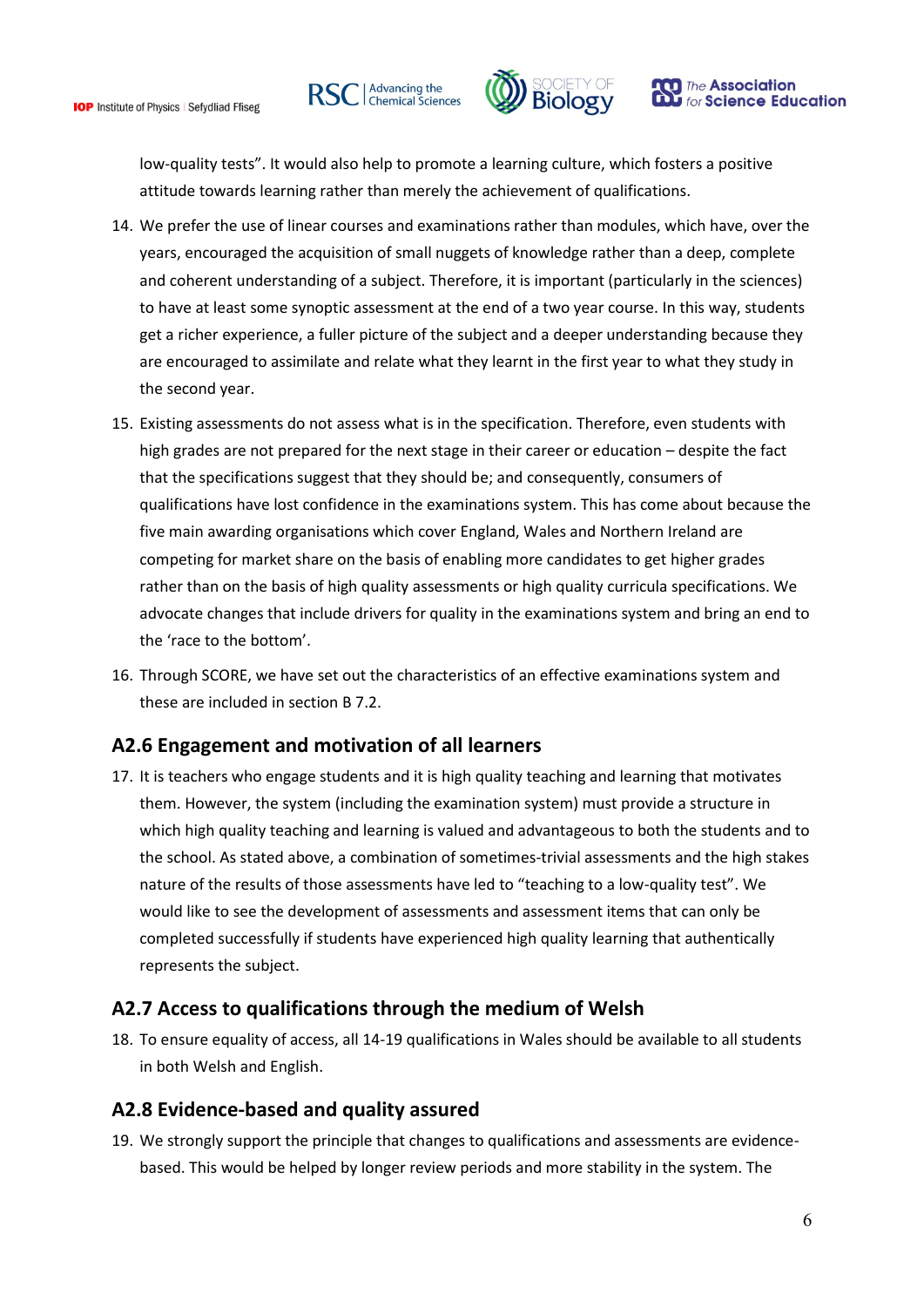RSC | Advancing the





current cycle of review (of 5 or 6 years) does not allow time to assess the effects on quality of learning and progression rates of any new qualification. Similarly, we would rather see evolution within qualifications rather than a revolution – or complete rewrite - every 5 or 6 years.

- 20. At A-level, there is discussion in England about national subject committees and we advocate the use of such committees to act as guardians of the subject. These committees might also have oversight of GCSEs and there is an argument to be made for them operating in Wales as well as England (whether or not the Welsh Government retains A-levels and GCSEs).
- 21. It is essential that, whatever body oversees the development and accreditation of specifications, they have access to some of the assessment material before it is used.
- 22. We do not see the need for multiple awarding organisations competing for candidates on every qualification. This is discussed in section B 7.2. It is not a way to ensure high-quality examinations. Recent experience suggests that it has the reverse effect (especially in combination with high stakes tests – see section B 6.1) – bringing about a 'race to the bottom'.

### **A2.9 Stages rather than ages**

23. The proposal to allow young people to take qualifications when they are ready rather than at a particular age has deep and long-lasting implications. We don't feel that there is either enough evidence or enough analysis of the consequences to be able to comment usefully.

### **A2.10 Meeting the needs of Wales**

- 24. One of the risks of divergence is as stated on page 14 in the consultation paper: "the risks include threats to the perception of qualifications achieved by learners in Wales".
- 25. Another risk is that there will not be the same quantity (and possibly quality) of support materials available for qualifications that have diverged greatly from English qualifications.

### **A3.1 Welsh Baccalaureate qualification**

- 26. The core of the Welsh Baccalaureate is currently worth 120 UCAS points. However, it is possible that the points-based system for university entry will be phased out. In which case, the Welsh Baccalaureate core would lose any value it previously had for entry to university.
- 27. The high success rate of candidates in the qualification (of which a part is internally assessed, with a sample being externally moderated) may give rise to concern about the credibility and the rigour of the core of the qualification. Following some work by the Welsh Institute of Social and Economic Research<sup>1</sup>, it would be useful to investigate the academic success of students who have gained university places based on the 120 UCAS points from the Welsh Baccalaureate.
- 28. Where students are expected to take the Welsh Baccalaureate, there is a possibility that they spend less time on academic subjects – which they may have preferred or at which they may

1

 $1$  www.bbc.co.uk/news/uk-wales-18045621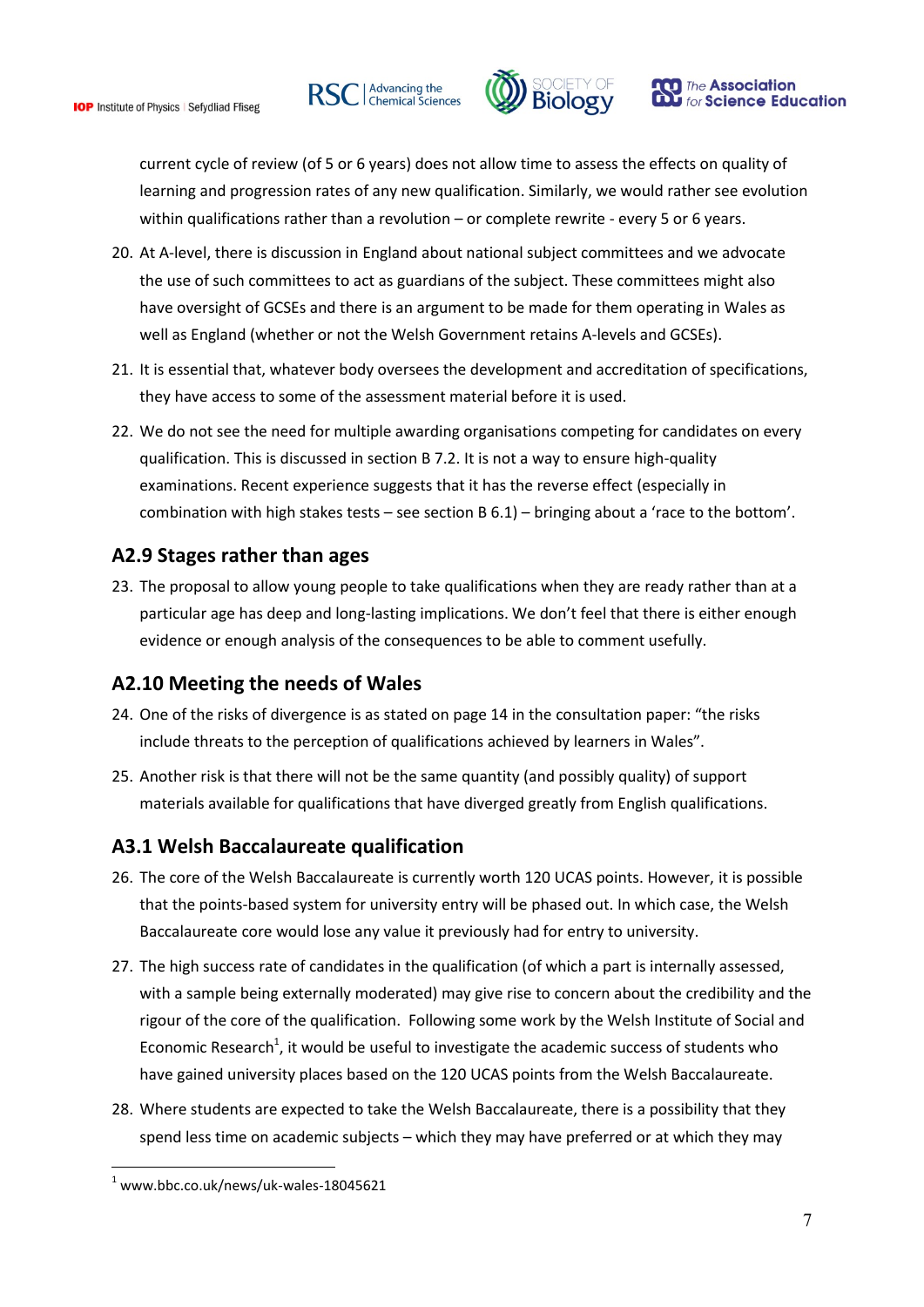





have been more adept. There are only so many available learning hours in years 12 and 13 and students' opportunities or development should not be hindered by compulsory qualifications that may not serve them as well as a qualification that they would have chosen in its place. This is especially true if the UCAS points become less useful than a grade in an academic subject (see above).

- 29. The qualification might gain credibility if it is not compulsory and it has a grade associated with it rather than UCAS points.
- 30. Skills such as numeracy, ICT etc are better assessed within a relevant context rather than generically. We are aware of schools that have enterprise weeks or career weeks. There are many activities out there which some schools already use which not only provide enterprise and team-working opportunities but also tie in to subject content. A good example of this activity is the Ashfield Music Festival<sup>2</sup>. This activity is also available in Welsh and has been mapped to some Essential Skills Wales criteria**<sup>3</sup>** .
- 31. The Welsh Baccalaureate is the only compulsory qualification in a number of schools. Any qualification will not suit the whole cohort and therefore making the qualification optional would allow pupils to choose their best combination of qualifications post-16.

### **A3.2 GCSEs**

1

- 32. Whichever option the Board chooses, we have some views on the structure of the sciences at 14 to 16 (current GCSEs).
- 33. We support the removal of modular GCSE examinations and re-sits. Linear examinations will have a number of positive effects on teaching and learning in schools. They will free up more of the school year for teaching and enrichment rather than compelling teachers to fill too much of it with exam preparation, they will reduce the pressure of assessment within schools, and they will reduce the disjointed nature of current curricula, in which topics are taught in isolation without scope to appreciate the interconnectedness of ideas within and between the sciences. Together, these effects will allow teachers to develop more coherent, structured and complete teaching schemes that help their students develop a fuller understanding of topics before they sit an examination.
- 34. There remains a question about the role and structure of the GCSE in Science for students who are going to go on to take Additional or Additional Applied Science. In a sense, Science is a large

<sup>&</sup>lt;sup>2</sup> Ashfield Music Festival is one day off-timetable activity in which students develop skills in enterprise and learn how physics applies in the context of setting up a music festival by taking on one of six roles: project manager, health and safety advisor, construction manager, electrical engineer, sound engineer or lighting engineer. They are supported by real-life scientists – referred to as "experts" – and must use a mixture of physics-based knowledge, creativity and skills associated with enterprise in order to win the contract to build the main stage. [www.iop.org/education/teacher/extra\\_resources/ashfield/page\\_39512.html](http://www.iop.org/education/teacher/extra_resources/ashfield/page_39512.html)

<sup>&</sup>lt;sup>3</sup> Gwyl Gerddoriaeth Nantymynydd: [www.iopwales.org/education/resources/ashfield/page\\_56302.html](http://www.iopwales.org/education/resources/ashfield/page_56302.html)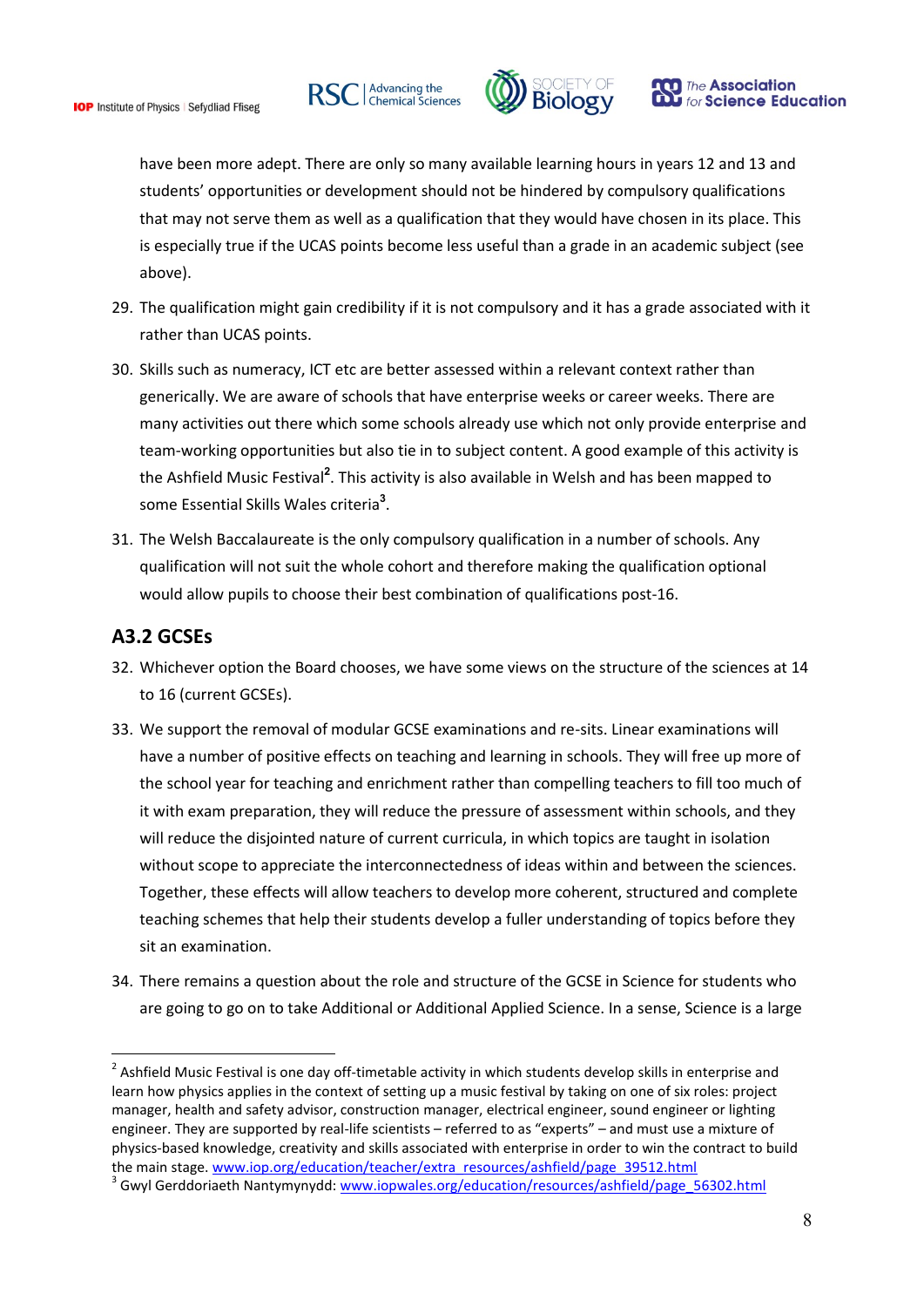RSC | Advancing the





module that gets taught before the second certificate (often in one year). Therefore it will retain some of the drawbacks of modules – a forced lack of coherence and unhelpful sequencing. We suggest that, as part of the de-modularisation of GCSEs, the purposes and structures of the different certificates and combinations in the sciences are re-examined.

#### **A3.3 A-levels**

<u>.</u>

- 35. A-levels are in need of reform. As previously stated, the assessments are not fit for purpose: they are not encouraging high quality teaching and learning and they are not preparing students for the next stage in their lives – most notably higher education.
- 36. We, and the SCORE organisations, have long been concerned about the grading severity of subjects. It is extremely important that this issue is addressed. There is strong evidence to suggest that candidates who take science subjects at A-level generally achieve lower grades in those subjects than comparable (or the same) candidates do in other subjects<sup>4</sup>. Whilst we recognise the difficulties inherent in enforcing comparability between subjects, the issue must be addressed with some urgency.
- 37. Assessment will always drive what will be taught and if there is to be confidence in the system, assessment must be fit for purpose: it should require and reward teaching that has authentically reflected the nature of the subject during the course as well as allowing students to demonstrate fairly their level of understanding. In April 2012 SCORE published evidence on the assessment of mathematics within science A-levels which concluded that several of the mathematical requirements in the specifications were assessed in a very limited way or in some cases not assessed at all<sup>5</sup>. We would therefore strongly recommend that whatever system is in place for A-level design it is also responsible, at a national level, for reviewing sample assessment material. Again, national subject committees would be able to facilitate this.
- 38. We believe that the best way to secure the appropriate expert input for A-level design would be with the formation of national subject committees. The national subject committees should have responsibility for overseeing the full range of activities associated with specification and assessment development; they should set the criteria that determine specification content, specify the nature and frequency of assessment, and approve the resulting specifications and (a sample of) assessment materials. Although the focus will be on A-levels, it is important to ensure that there is coherence between A-levels and preceding years, to avoid an unbridgeable gap as students move from one stage of education to the next. Membership of the national subject committees should be such that all those who use A-levels, whether for selection, quality assurance or certification purposes, can have confidence in them as a qualification. This would

<sup>4</sup> *Relative difficulty of examinations in different subjects*, CEM Centre, July 2008. <http://www.cemcentre.org/attachments/SCORE2008report.pdf>

<sup>5</sup> *Mathematics within science 2010 examinations*, SCORE, April 2012. <http://www.score-education.org/media/10033/score%20maths%20in%20science%20summary%20report.pdf>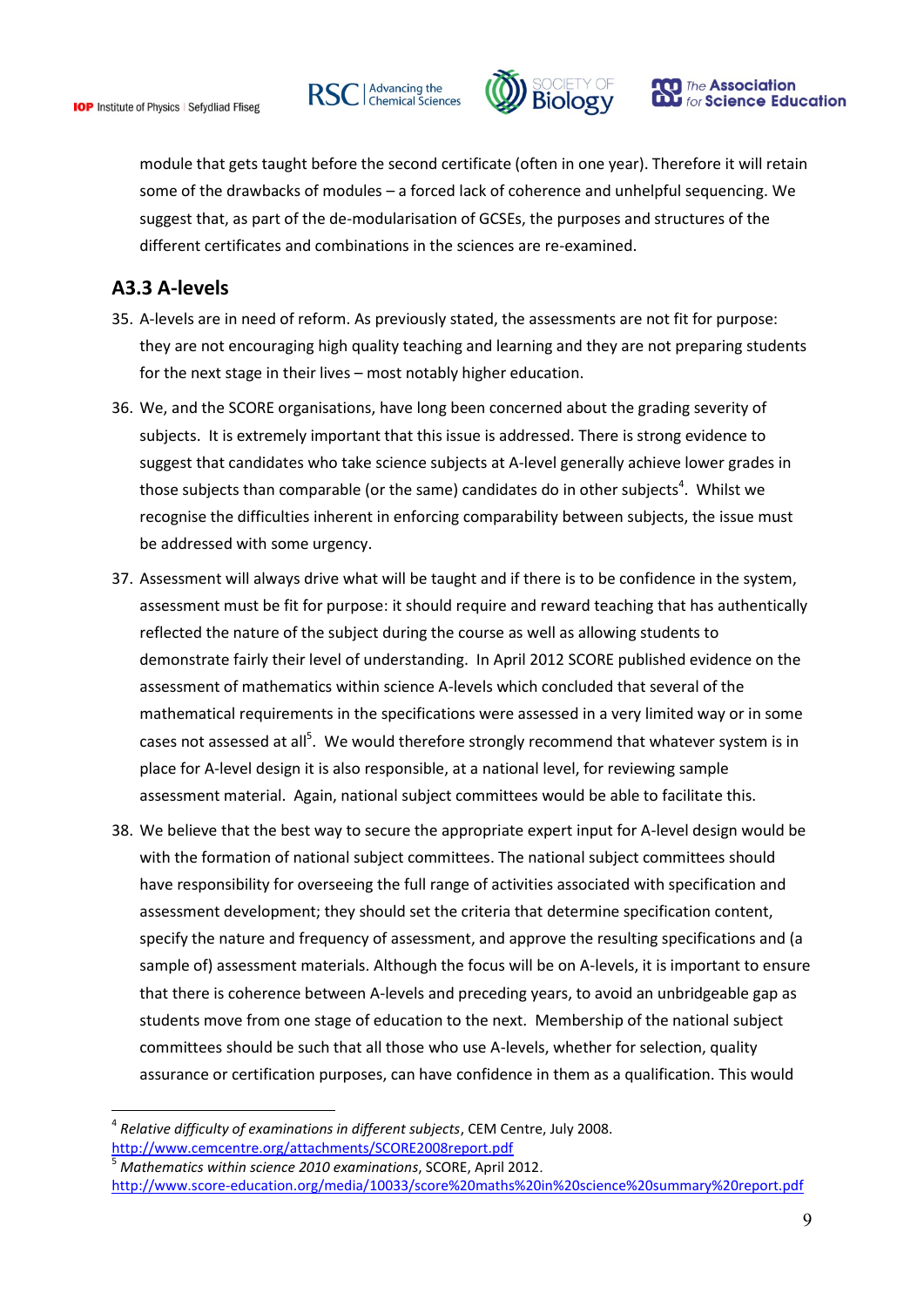RSC | Advancing the





mean a balance of representatives from higher education, industry, as well as the schools charged with delivering the content to students. Appointments should be made transparently, with regular turnover of membership.

39. Any reform of A-level will necessitate a reform at GCSE level. Qualifications at all stages are generally used as entry to further study and therefore any reform within one qualification will impact on qualifications either side. For example, reform of A-level will necessitate a reform at GCSE level, while impacting what is taught at degree level.

### **A3.4 Vocational qualifications**

- 40. It is important that students especially from the age of 16 have access to vocational (or technical) pathways. The pathways will be strengthened if they are supported by high quality and well-regarded qualifications. These should be developed with the following principles in mind:
	- There should be a clear understanding of what the qualification is measuring and being used for.
	- Qualifications need a vision, purpose and a target audience.
	- Qualifications should be capable of appropriate differentiation and have clearly defined levels.
	- Qualifications are a currency and in order to be a strong currency, users need to have confidence in the qualifications.
	- Vocational and academic qualifications should not be presented as opposite ends of a one-dimensional spectrum of ability.
	- Qualifications need stability and changes should be evolutionary rather than revolutionary in order to develop confidence in the currency.
- 41. Other issues concerning vocational qualifications are discussed below.

**Stakeholder engagement**: Qualifications, especially vocational qualifications, should be developed in consultation with the full range of subject specialists, employment sectors and HEIs. Vocational qualifications must provide a pathway that develops a student's technical skills in a way that employers and/or HEIs will find useful.

**Piloting of qualifications**: We believe that any qualification development process needs to allow sufficient time for developing, piloting and evaluating the specification, its delivery and assessment.

**Perception**: Technical skill and academic ability are not opposite ends of the same spectrum. They are different dimensions and it is perfectly possible to have either one, both or neither. If the development of vocational qualifications does not take account of the lessons from history, mistakes are bound to be repeated, and the qualification destined to be unpopular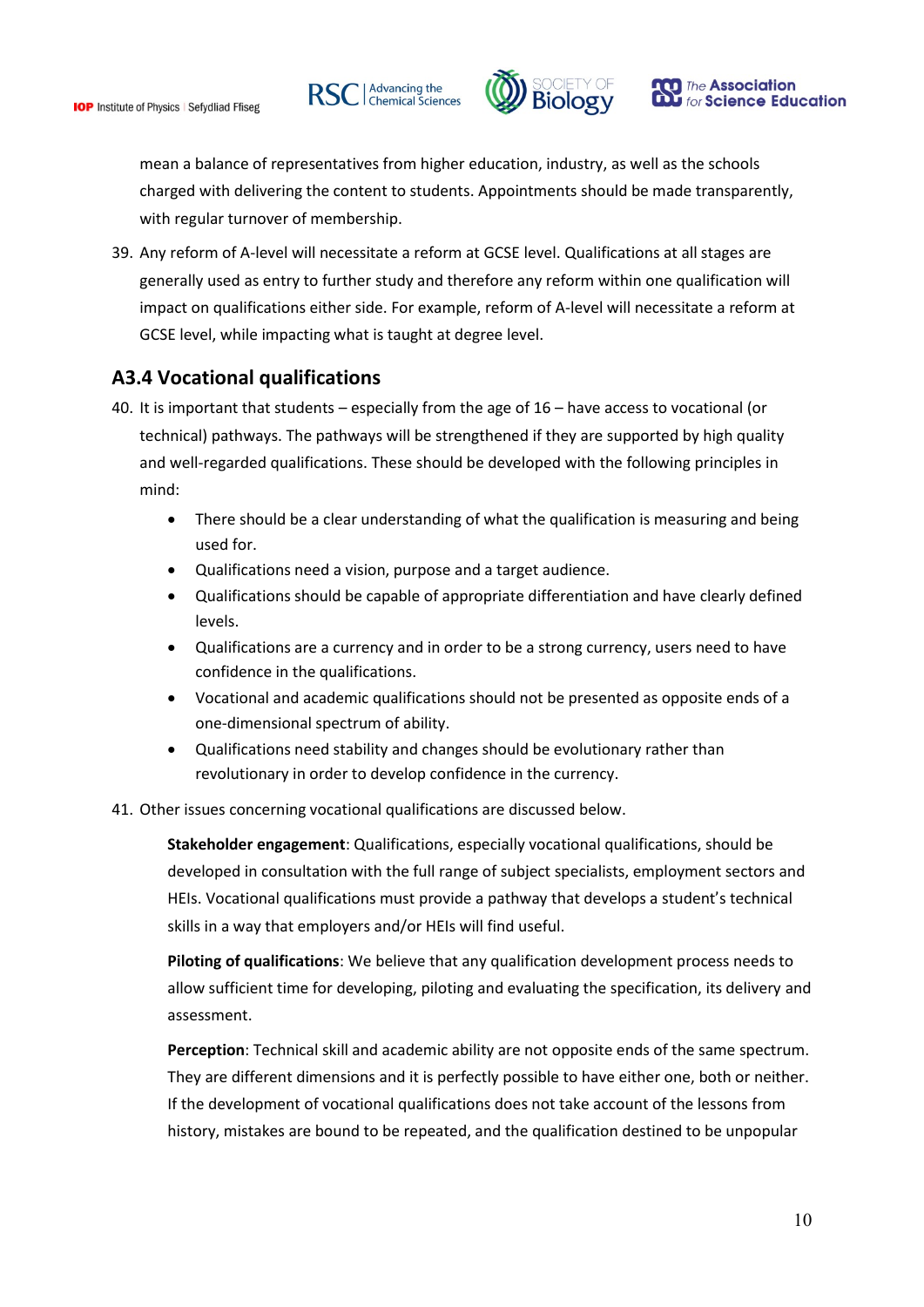





or of low status. There is a significant risk that non-academic (e.g. vocational) qualifications will be seen as a course for "less able" students.

**Accountability**: Many students are currently entered for a vocational qualification because they carry an equivalence for league tables which may be used by schools as an opportunity to improve their position in the league table. This is unsatisfactory and should be addressed partly by removing equivalences and partly by exploring more sophisticated methods in which to compare schools or achieve accountability.

**Numbers**: Identify the size of the cohort – this is likely to be small for level 2 science. With such a potentially small cohort at level 2, developers of vocational qualifications need to explore ways to make the qualification commercially attractive to an awarding organisation.

**Identifying students**: Students suitable for vocational qualifications will overlap with students who are currently successful at GCSE. As stressed earlier, vocational and academic qualifications sit on different dimensions not on opposite ends of a spectrum; one mark of a successful technical qualification is that students who have both technical and academic ability choose the technical pathway out of preference rather than by default.

**Meeting learners' needs**: Science vocational qualifications should be aimed at learners aspiring to a particular science-related job or a relevant professional qualification pathway. It should focus on equipping learners with work-related skills, strong learning motivation and a career plan. The Information, Advice and Guidance (IAG) that students receive when choosing between particular qualification routes should be honest about the pathways that the qualification closes off as well as the pathways that remain an option. This is particularly important for qualifications that are 'about' science, rather than covering science content.

**Progression**: There should be clear progression options between individual qualifications, such as those established routes from GCSE to A-level, and these should also allow for movement between levels and between vocations. However, progression from 14-16 to 16- 19 relies on local, not national, availability. This issue is highlighted very clearly in traditional qualifications such as GCSE science, where A-level physics is not available in about 500 schools and colleges in England<sup>6</sup>. Similarly, many existing vocational and applied science level 2 qualifications do have follow-on level 3 qualifications, but these are often not available to students. The level 2 qualifications then essentially become dead ends, with no progression possible. Hence mechanisms to ensure local provision of a sequence of qualifications are important.

<u>.</u>

<sup>6</sup> *Physics and teacher numbers*, Institute of Physics, September 2010. [http://www.iop.org/news/10/sep10/file\\_44832.pdf](http://www.iop.org/news/10/sep10/file_44832.pdf)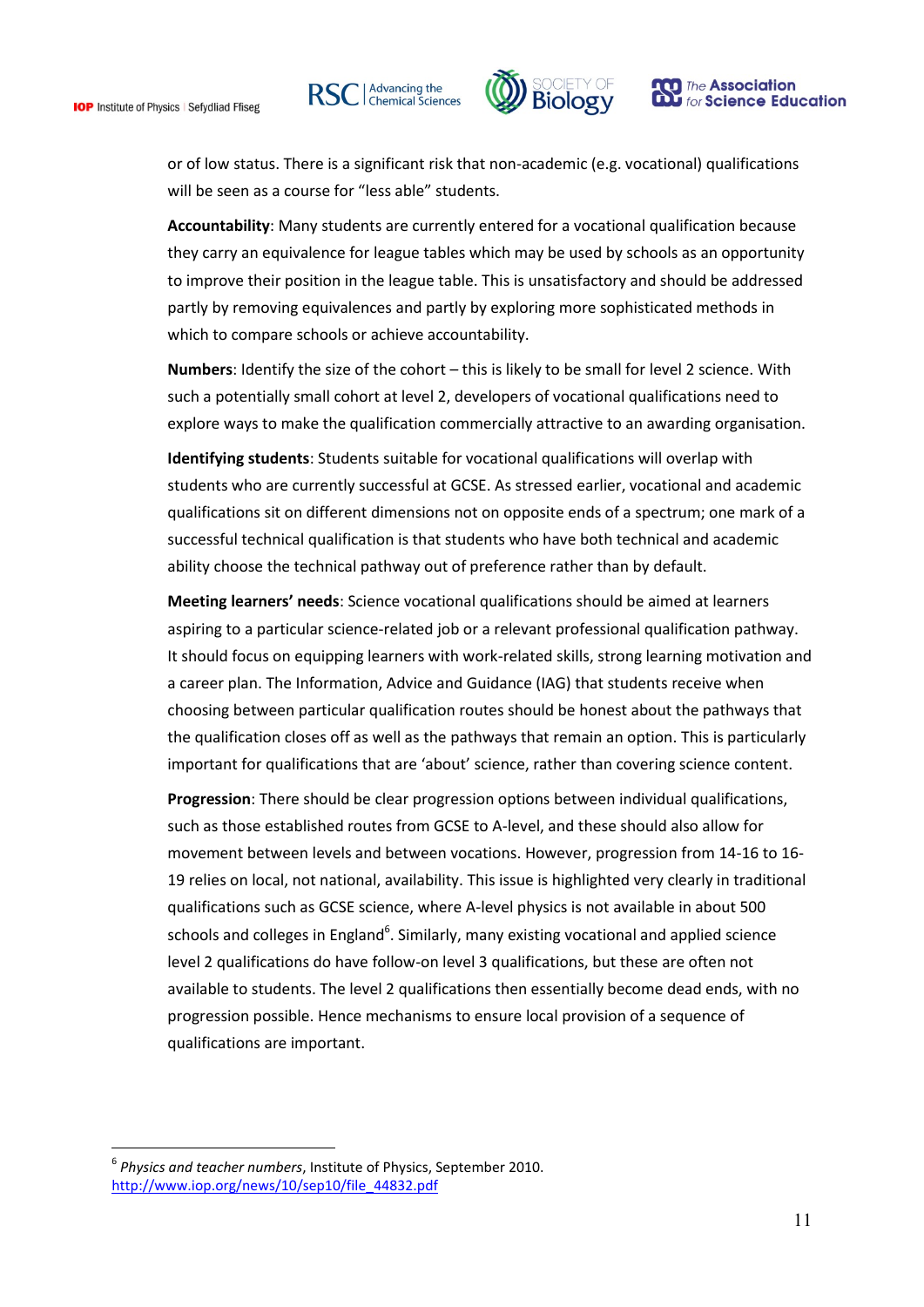



### **A3.6 STEM subjects**

- 42. Science is currently a core subject up to the age of 16. Some schools are already placing a greater emphasis on the sciences by offering the three separate sciences. So there does not seem to be a need to move towards even 'greater emphasis' through the qualification system. It would, however, be a useful exercise to examine the purposes of the different routes to 16.
- 43. At A-level, the main concern is about grading severity of the science subjects (see section 3.3).
- 44. We would like to see all students up to 19 continuing to study some form of mathematics. It must however be appropriate to the study programme and meet the needs for each group/type of student going through 16-19 education. The maths programmes should be made up of appropriate content in relevant contexts (for each type of learner) and should be a sensible size and be set at the right level.

### **A3.7 Communication campaign**

- 45. All changes will need a major communication campaign for Welsh schools, employers and universities and also for the same stakeholders across the UK. This clearly has time and finance implications.
- 46. If any changes are made to A-levels it is essential that Welsh students are not disadvantaged when applying to universities. Changes should be clearly communicated to universities and to organisations such as learned societies who sometimes provide access to a one-stop shop for all degree courses in a particular subject.
- 47. The benefit of keeping options open should be clearly communicated to school pupils. Choosing certain subjects at A-level severely limits the choice of subject and location at university. The Russell Group universities produced a document, *Informed Choices<sup>7</sup>* , which "includes advice on the best subject combinations for a wide range of university courses as well as advice on the best choices if you don't know what you want to study after school and need to keep your options open." This type of advice needs to be available to all pupils, teachers, careers advisers and parents.

## **Part B: Technical and specialist issues**

### **B2.2 Coherent programme of learning at 16-19**

- 48. We would like to see more work done on the implications of the provision of coherent study programmes.
- 49. We support the notion of the provision of mathematics in a way that coherently supports other subjects post-16.

1

<sup>&</sup>lt;sup>7</sup> Informed Choices [www.russellgroup.ac.uk/informed-choices.aspx](http://www.russellgroup.ac.uk/informed-choices.aspx)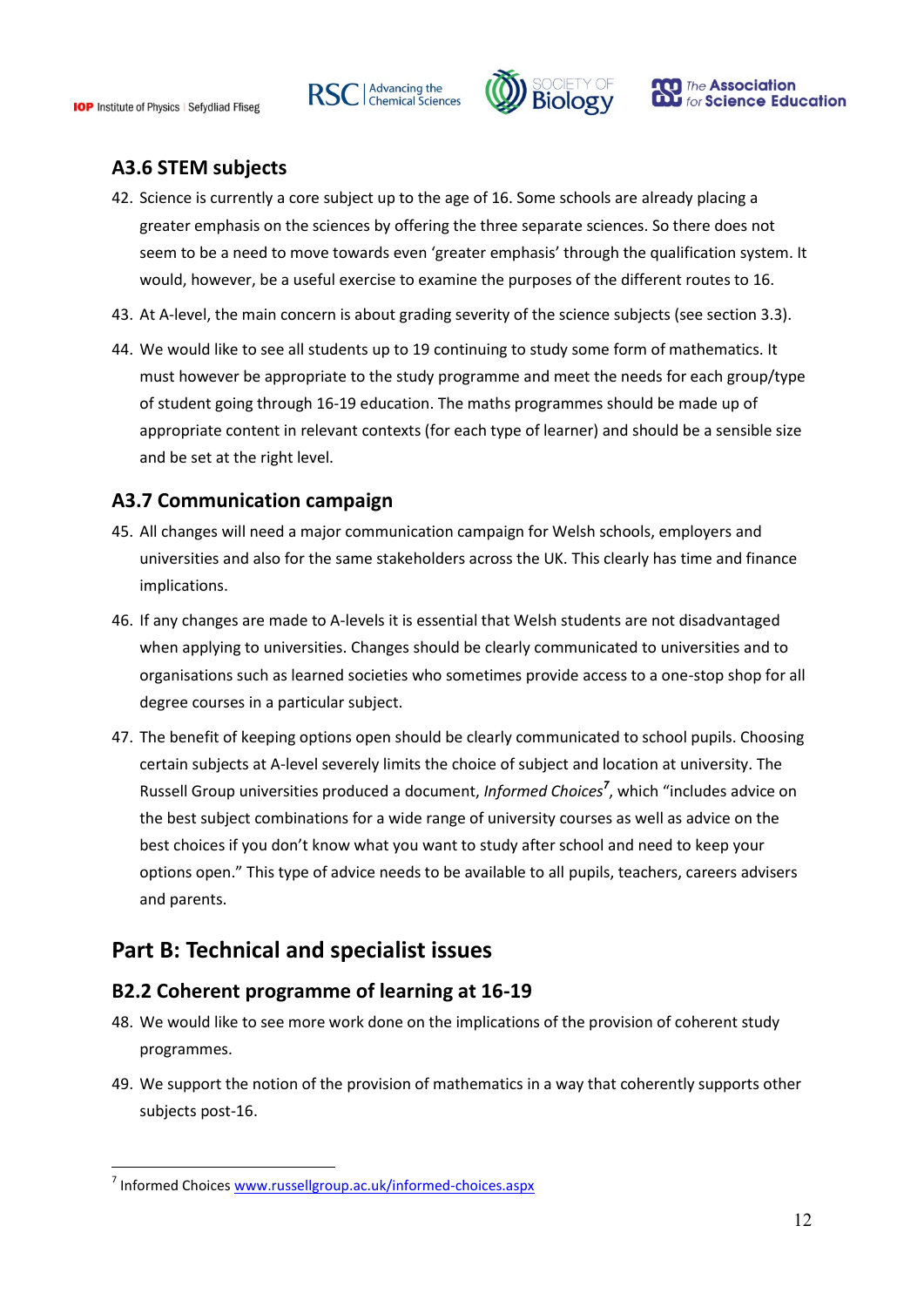





50. In particular, we would support a study programme explicitly linking mathematics and the sciences at 16-19 and that promotes coherent teaching across the two subjects. There is much evidence to suggest the current study programmes are not adequately preparing learners with the knowledge and understanding of mathematics, particularly within the context of the sciences, to progress into STEM Higher Education or STEM related work. A recent report from the Institute of Physics showed that physics and mathematics A-levels are not sufficiently preparing learners for undergraduate courses in physics and engineering<sup>8</sup>. Within the biosciences a recent report highlighted that many students enter biosciences degrees with a very wide variety of mathematics qualifications, causing difficulty in designing appropriate courses<sup>9</sup>. Preliminary findings from SCORE also show that existing science A-level examinations do not meet the needs of students in terms of the way they assess the mathematical and analytical nature of science.

### **B3 Simplification**

<u>.</u>

### **B3.2 Development and approval of new qualifications**

51. The extent to which universities and employers play a role in the development of qualifications will depend on the qualification. For A-levels, the best route for both sets of stakeholders to play a role is through national subject committees.

### **B5.2 Assessment issues for GCSEs**

- 52. As discussed in section A 3.2, we would prefer to see linear GCSEs.
- 53. We would like to see the development of more effective ways of assessing practical work both in and outside of the classroom (and its use in teaching and learning) up to the age of 16. Controlled assessments have not worked. They have contributed to the limited scope and breadth of practical work. This is because practical tasks set by awarding organisations in controlled assessments must meet the following requirements; be deliverable within a 30-60 minute slot; 100% reliable; deliver results for every student; be prepared by a technician quickly; and use equipment available in every school in the country.

### **Question B5.5 Assessment in A-levels**

54. We strongly support retaining the AS qualification for a number of reasons; it provides an indication to higher education institutions on student performance which helps facilitate the admissions process; it allow students to study a wide breadth of subjects which both encourages students to study subjects they might not wish to take to full A-level (a particular issue for science subjects which are often regarded as harder than others) and facilitates informed

[http://www.bioscience.heacademy.ac.uk/ftp/reports/biomaths\\_landscape.pdf](http://www.bioscience.heacademy.ac.uk/ftp/reports/biomaths_landscape.pdf)

Mind the Gap, Institute of Physics, July 2011 [http://www.iop.org/publications/iop/2011/file\\_51933.pdf](http://www.iop.org/publications/iop/2011/file_51933.pdf) 9 *A survey of the mathematics landscape within bioscience undergraduate and postgraduate UK higher education*, Dr Jenny Koenig, June 2011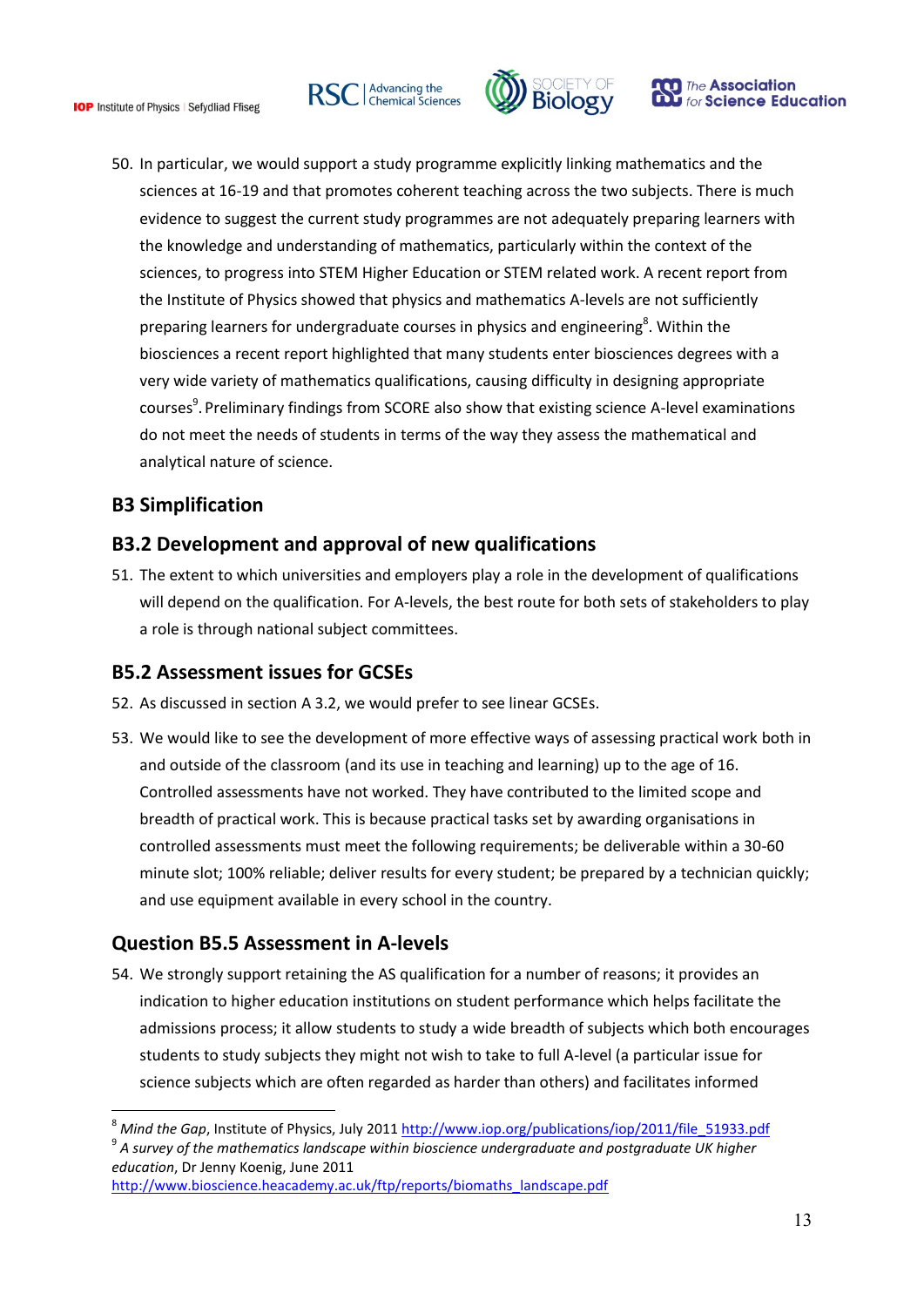





decision-making on progression options; and allows students studying science A-levels to take some form of mathematics or non-STEM subjects for breadth post-16.

- 55. As well as being available as a discrete qualification in its own right, the AS level should also remain as a component of the A-level. However, it should have a lower weighting than the A2 components. This is to recognise the fact that the AS represents the level of performance expected by the end of the first year of study, while the A2 reflects the fact that students have acquired a deeper learning and understanding in the subject after a further year of study. We would advise 40:60 weighting for AS and A2 qualifications. Furthermore the A2 component should assess the full two years of study and embrace a synoptic character so that students are encouraged to learn the subject holistically rather than compartmentalise modules.
- 56. We would therefore not be in favour of returning to a two-year linear course and removing the assessment at the end of the first year of the A-level course. It is important for students to have an indication of their progress, and for that achievement to be recognised in the final qualification.
- 57. We agree that the option of numerous re-sits has had a negative effect on the A-level qualification: students do not always treat the exam seriously if they know they have the opportunity to re-sit; it encourages teaching to the test; offers perverse incentives for teachers to focus on accountability measures; and it can significantly reduce the amount of teaching time. We would therefore support the removal of January assessments and move to a system where assessment occurs once a year during the summer term.
- 58. While continuous re-sitting should be eliminated, students should have the option to re-sit each assessment component once. However, to avoid students (and teachers) opting to re-sit to try and increase their mark (and improve school performance), we would encourage the most recent mark (rather than the highest of the two marks if the retake results in a lower mark) to count towards the final A-level grade.

#### **B6.1 School performance measures**

59. We recommend the following principles on qualifications for 14-19 year olds and performance tables:

a. The Board should consider the unintended consequences of any performance measure it introduces and, in particular, the impact it may have on the range and quality of qualifications on offer to students.

b. A school should be required to report on what it is trying to achieve. It should be able to offer a range of qualifications appropriate to the needs of its students, regardless of whether a qualification features in a performance table.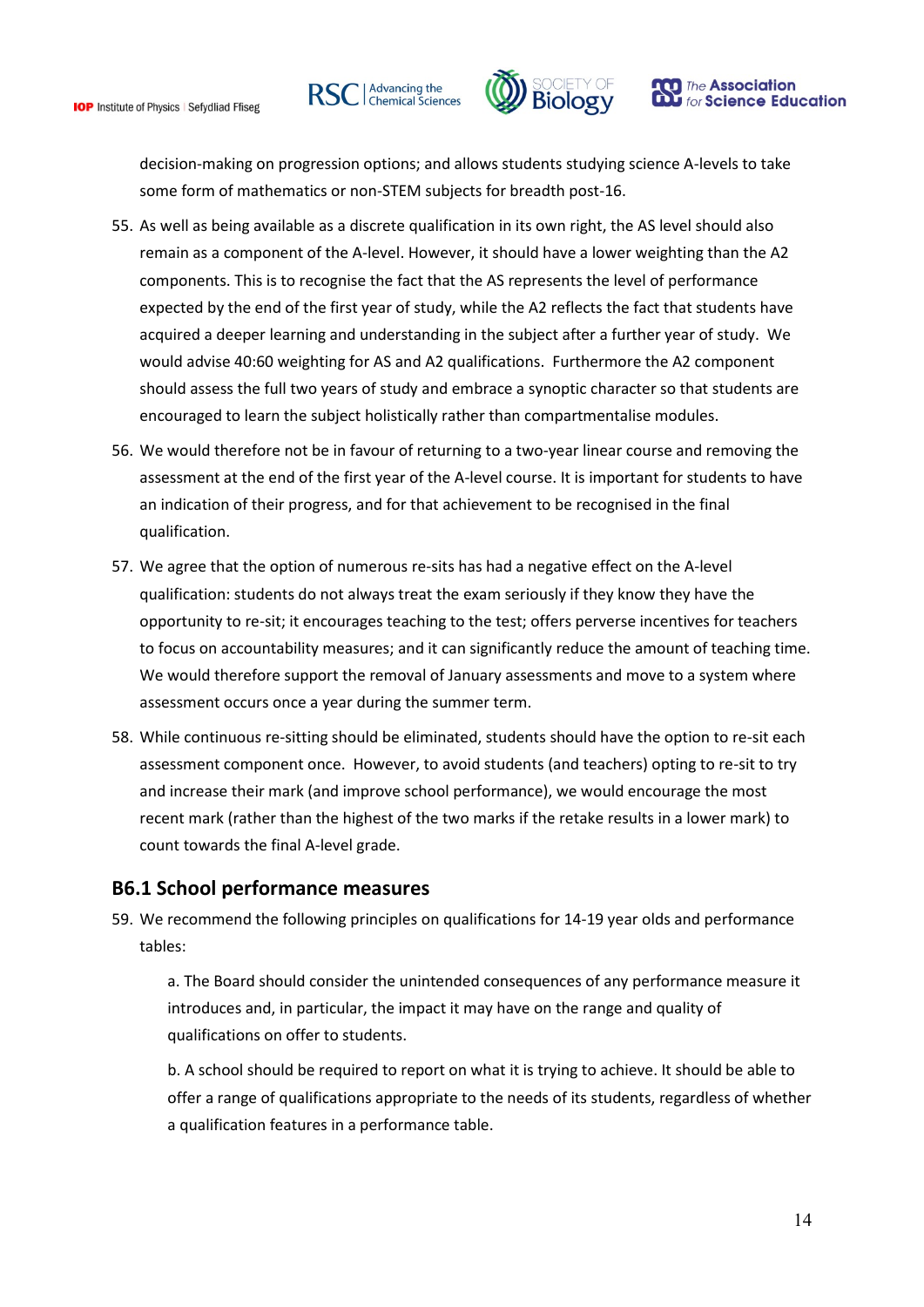





c. A performance measure that tries to serve too many purposes is unhelpful and could run the risk of leading to perverse incentives. Performance tables should be an accountability measure for the protection of standards, to be used by schools, students, parents and local communities, as well as the Department for Education.

d. Arbitrary criteria used to define whether a qualification features in the performance table should not be a proxy for what constitutes a 'good' qualification. Such a message may encourage valuable qualifications, not included in the performance table, to change arbitrarily in an attempt to meet the criteria.

60. We support the inclusion of progression and destination data into performance measures, providing the publication of this information is timely and the impacts (intended and unintended) are thoroughly considered before introducing the measure. If used correctly, these performance measures will encourage providers to offer study programmes that have real progression opportunities for their learners and that can positively influence planning and teaching.

### **B6.4 Comparison of performance with England**

61. It is important to consider comparisons with all countries in the UK, not just England.

### **B7.2 The marketplace for qualifications**

- 62. The current examinations system is not fit for purpose.
- 63. Whilst we recognises the potential merits of multiple AOs (it spreads risk in the system, reduces the extent to which qualifications are under direct political control, presents diversity in qualifications, and potentially keeps costs down) the current model in which the AOs operate in England, Northern Ireland and Wales is not effective and we strongly believe that it jeopardises the needs of the learner, the consumer (HEIs and employers) and the country, by not assessing the specifications and thereby reducing the demand of what is taught.
- 64. We see NO advantages of providing the same qualification for a given subject, in competition, by multiple AOs. Although there are a number of risks, we would favour a model in which competition is not for market share within a qualification.
- 65. It is worth considering the features of an effective examination system. It should:

**Set and maintain standards** – Assessment results should be comparable as far as is reasonably possible from year to year in order to maintain confidence in the system (the results being the public face of the summer examinations).

**Produce fair and effective assessment tools** – The assessment tools must effectively measure a learner's ability in a subject. They must also be designed to differentiate fairly and reliably between the excellent, good and weak candidates.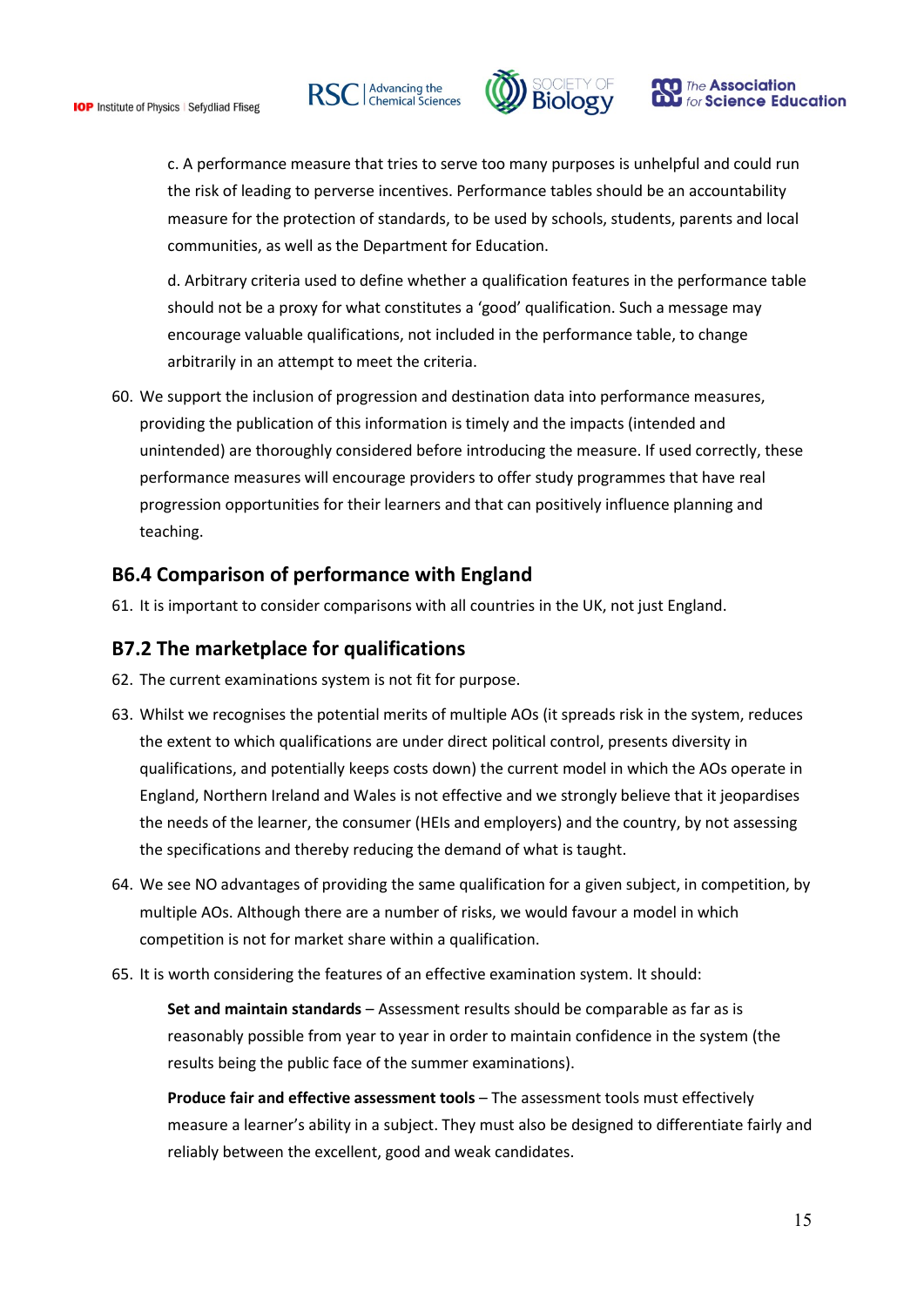<u>.</u>







**Engender high quality teaching and learning** – There will always be an intrinsic link between assessment and the teaching and learning of a subject. Assessment must therefore test all levels of Bloom's taxonomy<sup>10</sup> to encourage high quality teaching and learning.

**Authentically represent the subject being assessed** – Specifications and assessment should not lose the character and ethos of a subject in the practicalities of setting and marking assessments.

**Encourage and allow for progression – Learners obtaining any qualification should be** equipped with the necessary subject knowledge and skills to progress to the next relevant level in that subject.

**Embrace subject expertise –** The two previous points emphasise the need for the development of specifications and assessments to be carried out, supported and regulated by people with expertise in that subject.

**Be transparent** – The roles and responsibilities of any AO, the regulator and the subject communities must be clearly defined and transparent. In addition, *all* AOs with responsibility for administering 15–19 examinations should be obliged to publish or otherwise make available anonymised, subject-based data on examination participation and performance in all national qualifications. This information would allow reliable assessment of how the examinations system in Wales is performing $^{11}$ .

**Support innovation** – The examinations system should be responsive to and engaged in educational research to support suitably evidence-informed innovations in assessment, curriculum and pedagogy.

**Ensure comparability between subjects** – A system must be committed to achieving parity of standards across subjects and specifications. Where this is not possible the system must be transparent and suitably acknowledge a lack of parity.

- 66. The current system, in which awarding organisations compete for market share in each qualification, falls short on almost every point set out above, many of which are interrelated. The current system has obvious overlap with England and is looked at in more detail in SCORE's response to the Education Select Committee<sup>12</sup>.
- 67. The response above also suggests alternative models for exams in England.

 $10$  Bloom's Taxonomy is a hierarchy of learning objectives for education: the lower levels include recall, comprehension, application and the higher levels include analysis, synthesis and evaluation. Learning at the higher levels is dependent on having attained prerequisite knowledge and skills at lower levels, creating a deeper and more holistic form of learning.

<sup>11</sup> *State of the Nation: Science and mathematics education 14-19*, Royal Society, October 2008 [http://www.iop.org/publications/iop/2011/file\\_51933.pdf](http://www.iop.org/publications/iop/2011/file_51933.pdf)

<sup>12</sup> *How Should Examinations for 15-19 Year olds in England be Run? A response to the Education Select Committee Inquiry*, SCORE, November 2011

<http://score-education.org/media/9364/ed%20select%20exams.pdf>